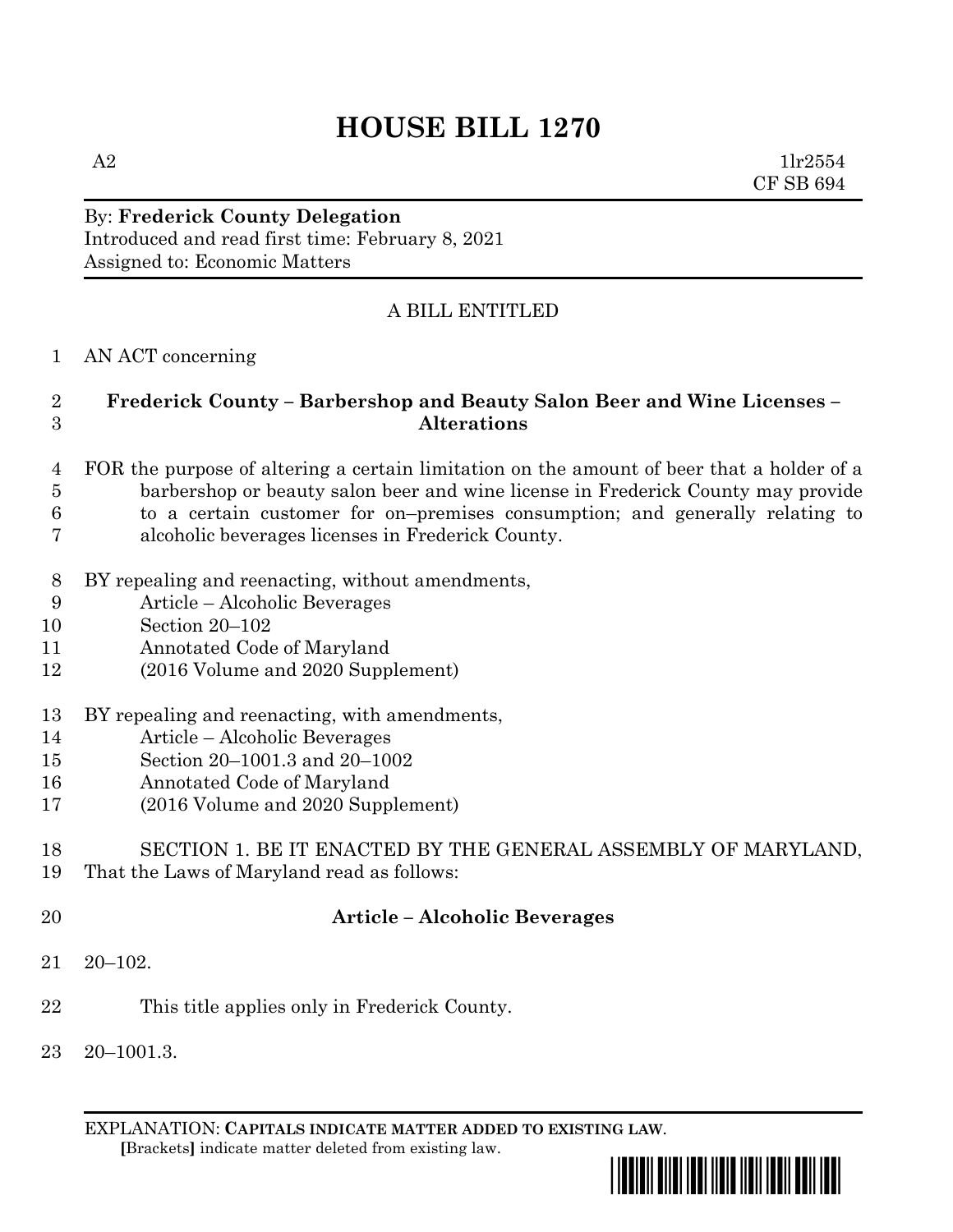| $\sqrt{2}$<br><b>HOUSE BILL 1270</b> |                                                      |                                                                                                                                                                                   |
|--------------------------------------|------------------------------------------------------|-----------------------------------------------------------------------------------------------------------------------------------------------------------------------------------|
| $\mathbf 1$                          | (a)                                                  | There is a barbershop beer and wine license.                                                                                                                                      |
| $\overline{2}$<br>$\boldsymbol{3}$   | (b)                                                  | The Board may issue the license to a holder of a barbershop permit under $\S$<br>4-501 of the Business Occupations and Professions Article.                                       |
| $\overline{4}$<br>5<br>6             | $\left( \mathrm{c}\right)$<br>barbershop customer:   | The license authorizes the license holder to provide no more than 5 ounces of<br>[beer or] wine by the glass OR 12 OUNCES OF BEER for on-premises consumption by a                |
| 7<br>$8\,$                           |                                                      | when the customer is provided a service described in $\S$ 4-101(l) of the<br>(1)<br>Business Occupations and Professions Article; or                                              |
| 9<br>10                              |                                                      | while the customer is attending a fund-raising event at the barbershop<br>(2)<br>for which the Department of Permits and Inspections, if required, has issued a permit.           |
| 11                                   | (d)                                                  | The license may not be transferred to another location.                                                                                                                           |
| 12<br>13                             | (e)                                                  | The license holder may provide beer and wine for on-premises consumption<br>during normal business hours but not later than 9 p.m.                                                |
| 14<br>15<br>16                       | (f)<br>of this title.                                | The establishment for which a barbershop license is issued is subject to the<br>alcohol awareness training requirements under $\S$ 4-505 of this article, subject to $\S$ 20-1903 |
| 17                                   | (g)                                                  | The annual license fee is \$100.                                                                                                                                                  |
| 18                                   | $20 - 1002.$                                         |                                                                                                                                                                                   |
| 19                                   | (a)                                                  | There is a beauty salon beer and wine license.                                                                                                                                    |
| 20<br>21                             | (b)                                                  | The Board may issue the license to a holder of a beauty salon permit under $\S$<br>5–501 of the Business Occupations and Professions Article.                                     |
| 22<br>23<br>24                       | $\left( \mathrm{c}\right)$<br>beauty salon customer: | The license authorizes the license holder to provide no more than 5 ounces of<br>[beer or] wine by the glass OR 12 OUNCES OF BEER for on-premises consumption by a                |
| 25<br>26                             |                                                      | when the customer is provided a cosmetology service described in $\S$<br>(1)<br>$5-101(n)(1)$ of the Business Occupations and Professions Article; or                             |
| 27<br>28                             |                                                      | while the customer is attending a fund-raising event at the beauty<br>(2)<br>salon for which the Department of Permits and Inspections, if required, has issued a permit.         |
| 29                                   | (d)                                                  | The license may not be transferred to another location.                                                                                                                           |
| 30<br>31                             | (e)                                                  | The license holder may provide beer and wine for on-premises consumption<br>during normal business hours but not later than 9 p.m.                                                |